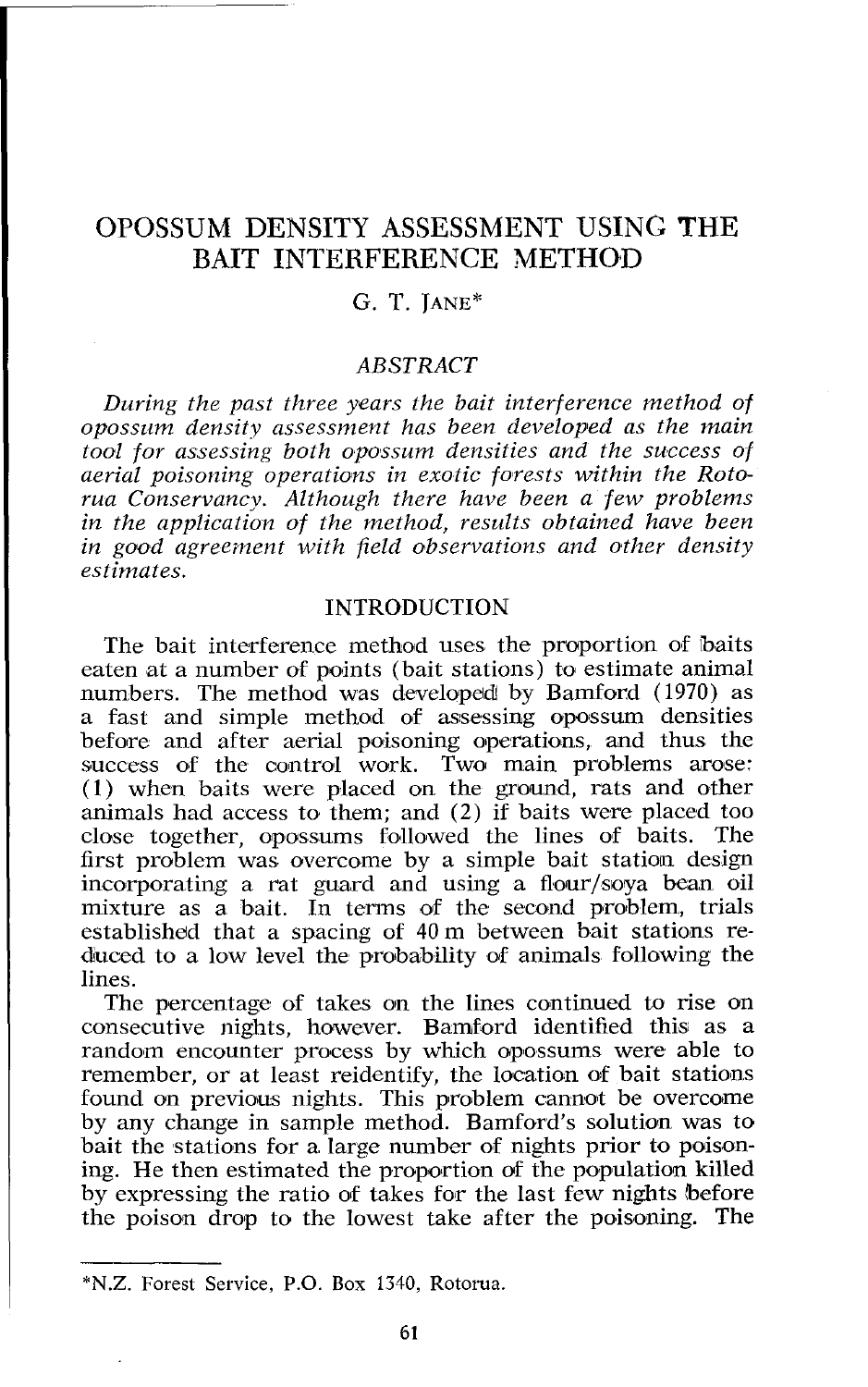# **62** N.Z. **JOURNAL OF FORESTRY**

technique still involved a considerable amount of field work and did not appear mathematically sound. Further consideration of the mathematical model (Jane,  $1976$ ) showed that a simple extension of the formula used would allow this reidentification of baits to be taken into account.

#### MODEL

It can be shown (Bamford, 1970) that bait assessment is similar mathematically to trap assessment. For each of them, relative density-a parameter enabling direct comparison of populations-can be estimated over one time interval (night) as: Relative density =  $-\log_e(1-f)$ 

Relative density = 
$$
-\log_e(1 - f)
$$

where f is the proportion of traps sprung or baits taken. Now if the proportion of takes is accumulated from night to night -as occurs when opossums "remember" the location of bait stations-the process resembles that for estimating mass from rate of radioactive decay. The number of time intervals  $(t)$ , in this case nights, must then be included in the formula; so:  $\frac{1}{t}$ . ( $-\log_e(1-f)$ ) × 100

Relative density = 
$$
1/t
$$
. (-log<sub>e</sub>  $(1 - f)$ )  $\times$  100

where  $t$  is the number of nights the bait stations have been in place at that point. In this way several estimates of relative density can be made on the same lines on consecutive nights.

The relative density so obtained is a Poisson statistic which has a high variance (Johnson and Kotz, 1969), and the confidence limits are directly dependent on the sample size alone. Twenty-five stations give approximate 95% confidence limits  $\pm 50\%$  of the mean; 100 stations  $\pm 20\%$  of the mean; 200 stations  $\pm 15\%$  of the mean; 500 stations  $\pm 10\%$ ; and 1000 stations  $\pm 6\%$  of the mean. This knowledge is important in determining sample design.

# METHODS

A number of variations in sample layout are possible, but sampling using lines of bait stations has been developed as the simplest design. There are two main constraints to this layout. On the one hand there is a need to use a basic sample unit which is large enough to identify variations in animal density due to variations in habitat (such as between mature stands of conifers and recent cutover), or other factors; and on the other hand there is a need to limit the work content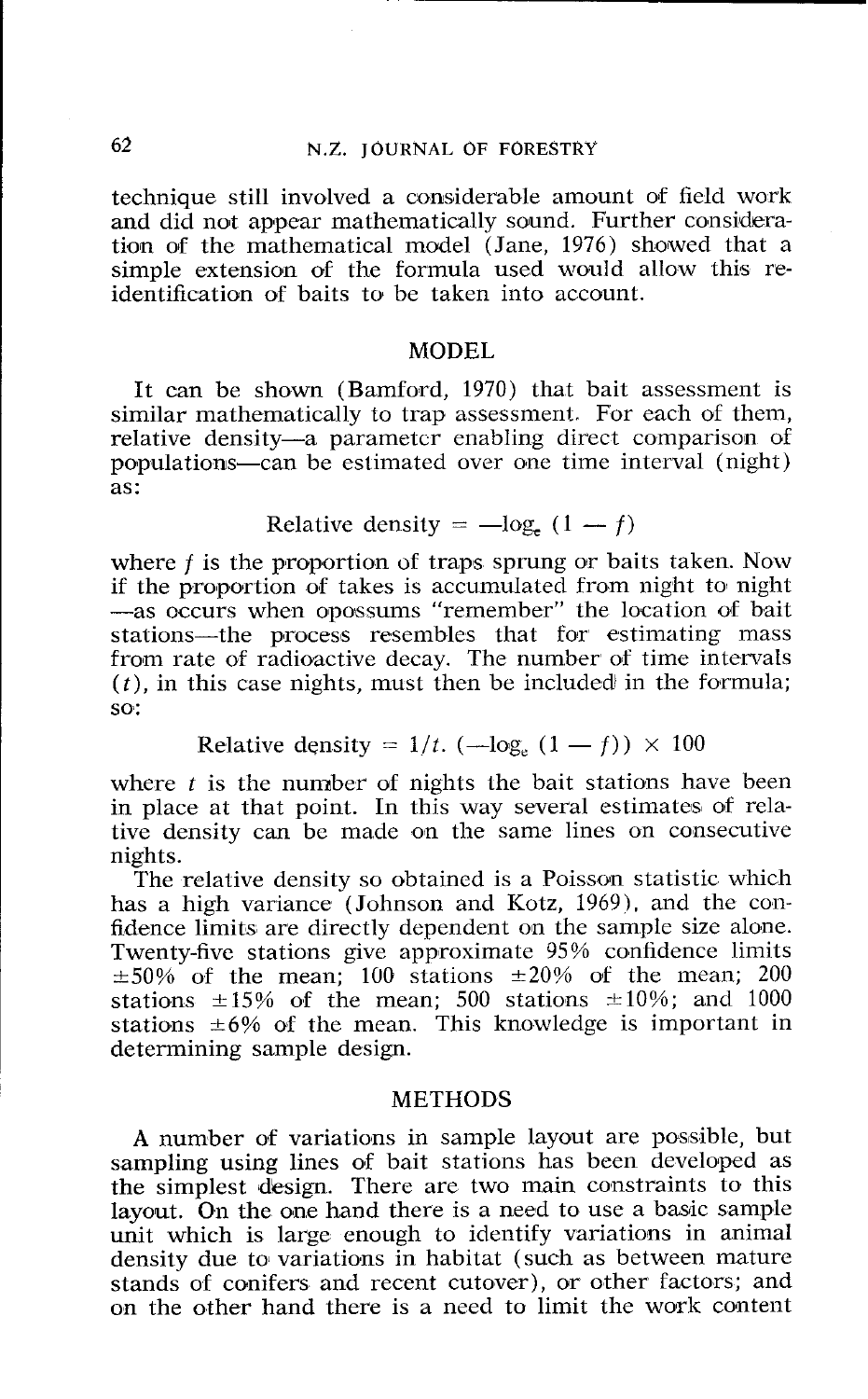of the sample unit. At Kaingaroa these factors, especially stand size, limit the length of the sample line to about 1 km. In indigenous forests in the Rotorua Conservancy, physical factors suggest a similar limit. In pastoral areas where a trail bike can be utilised, lines of up to  $2 \text{ km}$  are possible. Since bait stations must be placed at a minimum of 40 m apart, sample lines are of either 25 or 50 bait stations, for convenience.

Night-to-night variation in animal activity, especially at low animal densities, can cause large variations in the estimate of relative density. This is overcome in two ways: first by setting the bait stations only in periods of fine weather, and secondly by setting them over three or more nights. In normal practice the bait stations are set for three fine nights, but if takes are less than 15% on the third night the baits are set for further nights. If the takes exceed 90% on any night, density estimates for subsequent nights are ignored until after the poison operation, since the logarithmic conversion used becomes unreliable as takes approach 100%. If takes on many lines exceed 90% by the second night, an alternative method of opossum density estimation, such as the pellet density method (Bell, 1974), is used.

### EXAMPLE

The most common use of the method has been to estimate the success of an aerial poisoning operation. For example, 4 lines of 50 bait stations were baited freshly for three consecutive nights before a poison operation, uplifted and reset for a further three nights following the poisoning. Table 1 sets out the takes on separate lines and Table 2 the relative densities.

Data from separate lines can be meaned, but if first plotted on a map of the area may reveal differences in opossum density related to differences in habitat. This may indicate

| Night |    | Mean |    |    |      |
|-------|----|------|----|----|------|
|       |    |      |    |    |      |
|       | 16 | 16   | 14 | 12 | 14.5 |
|       | 22 | 26   | 30 | 20 | 24.5 |
|       | 34 | 38   | 44 | 32 | 37.0 |
|       | 12 | 6    | 2  | 6  | 6.5  |
|       | 20 | 10   |    |    | 10.0 |
| 6     | 24 | 12   |    | ь  | 12.0 |

TABLE 1: PERCENTAGE OF BAITS TAKEN BY LINES AND **NIGHTS**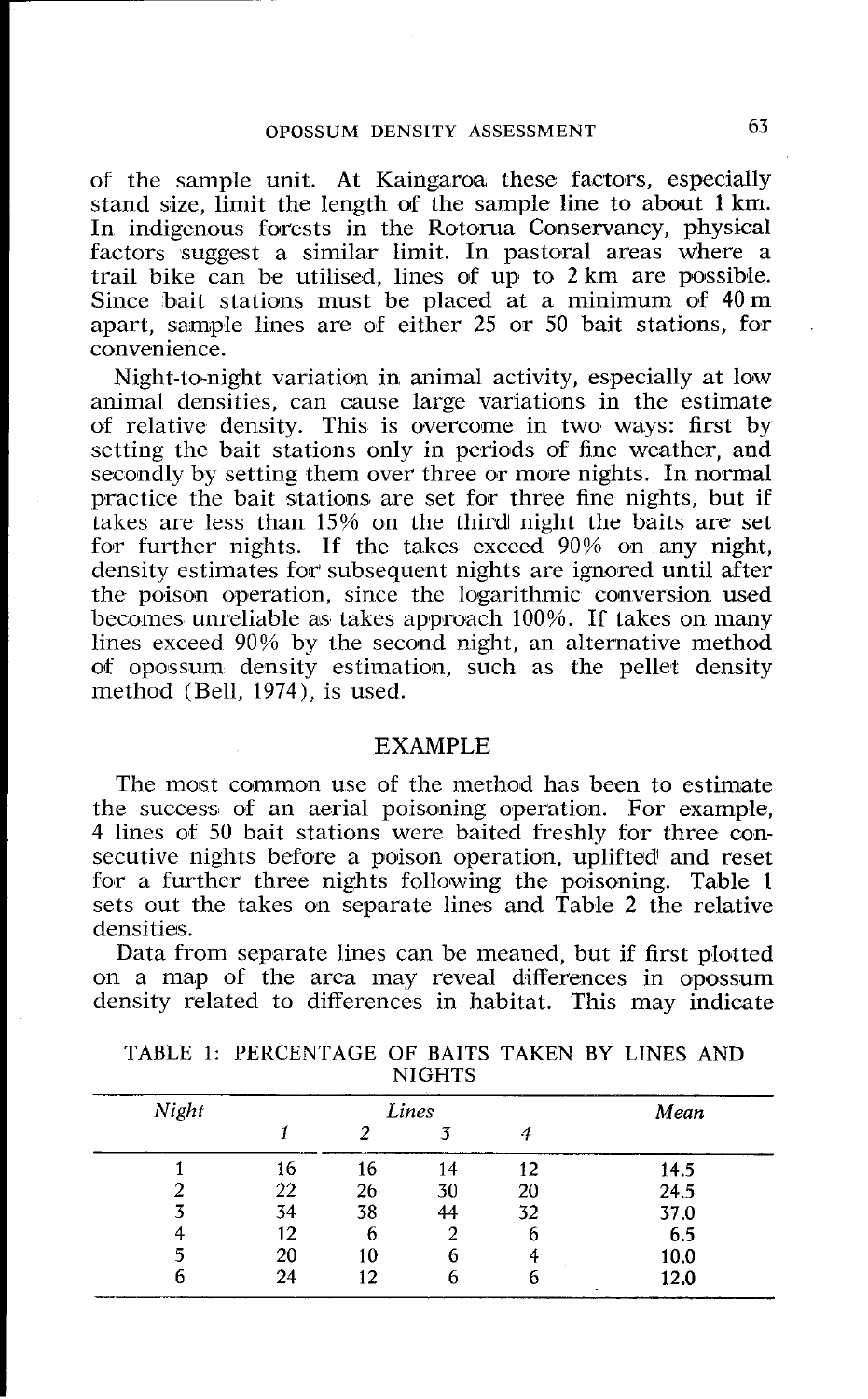| Night |      | Mean |      |      |      |
|-------|------|------|------|------|------|
|       |      |      |      |      |      |
|       | 17,4 | 17.4 | 15.1 | 12.8 | 15.7 |
|       | 12.4 | 15.0 | 17.8 | 11.2 | 14.1 |
|       | 13.8 | 14.9 | 19.3 | 12.9 | 15.4 |
|       | 3.2  | 1.5  | 0.5  | 1.5  | 1.7  |
| 'n    | 4.5  | 2.1  | 1.2  | 0.8  | 2.1  |
| n     | 4.6  | 2.1  | 1.0  | 1.0  | 2.1  |

TABLE 2: RELATIVE DENSITIES BY LINES AND NIGHTS

the need to stratify the data. For this simple example, however, the three mean figures for the three nights before poisoning are added and meaned, and the density after poisoning is similarly meaned. Thus mean density before poisoning is 15.1, and after poisoning 2.0.

The approximate  $95\%$  confidence limits are  $\pm 15\%$  of the mean for a sample of 200 bait stations. Hence, before poisoning, density is 15.1  $\pm$ 2.3, and after poisoning 2.0  $\pm$ 0.3. The kill estimate then is:  $(1 - (1.97/15.06)) \times 100 = 86.9\%$ , with confidence limits from 81.5 to 90.4%.

#### **CALIBRATION**

At Kaingaroa the success of the aerial poison operations in 1976 and 1977 were assessed using three methods: (1) Spotlights counts were made along fixed routes, before and after



*FIG.* **1:** *Opossum relative densities. Regression of values assessed by bait interference method on those assessed by trap catch method*  $(r = 0.71)$ .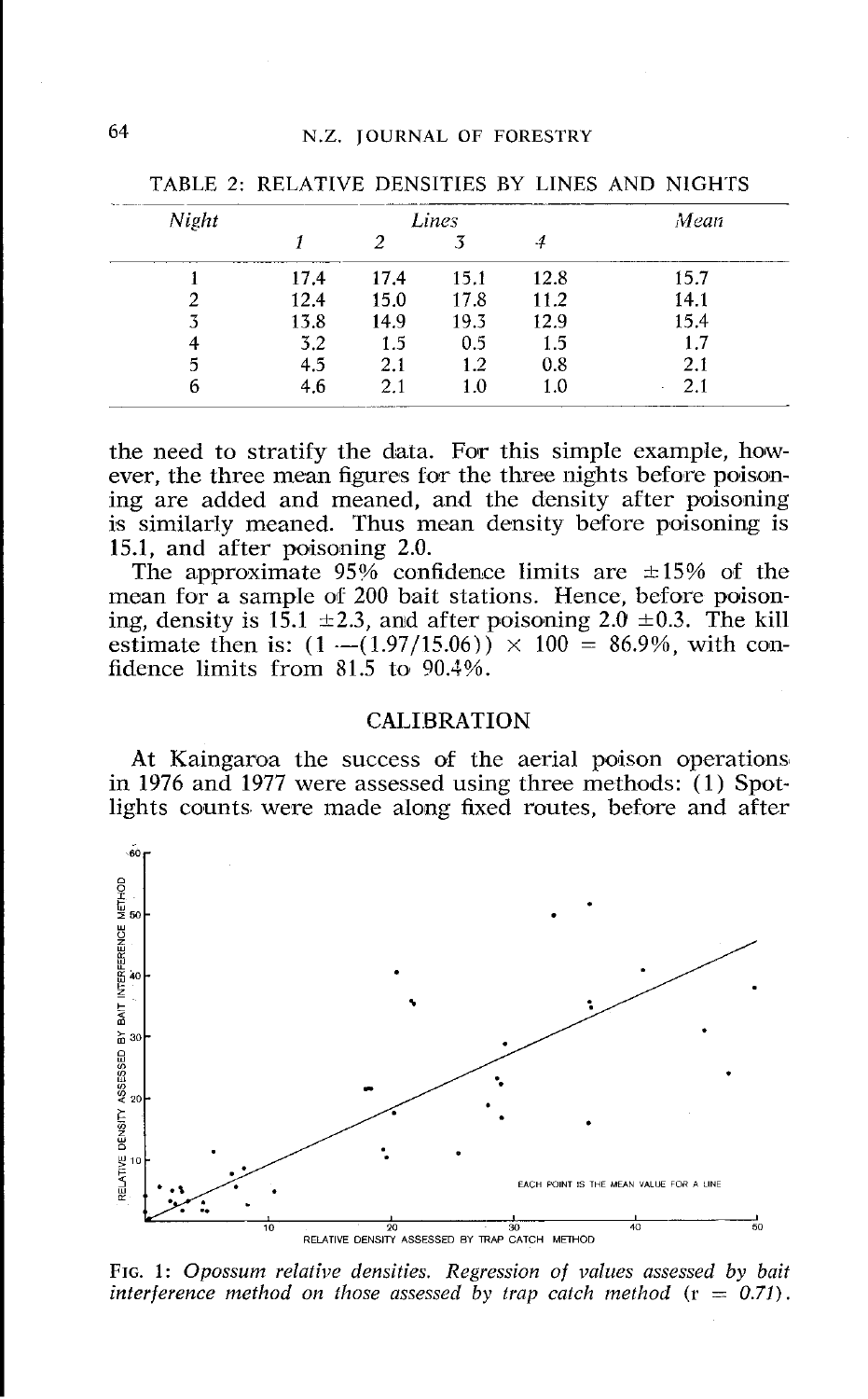poisoning, and (2) trap lines and (3) bait interference lines were laid close together and also assessed before and after poisoning. The spotlight counts gave a very high kill estimate, with the trap and bait interference estimates being lower and very similar to one another. The spotlight counts are biased owing to the area capable of being sampled; in most forest areas only road edgcs or young stands can be sampled using the spotlight. Opossums congregate in these areas to feed and play on fine nights, but in adverse weather may avoid them completely. Thus the counts can be very erratic and highly biased.

The trap catch and bait interference estimates of relative density rely on the samc basic mathematical model (Bamford, 1970) and so might be expected to be linearly related. When the data available from several different stand types at Kaingaroa are plotted (Fig. 1), the relationship is seen to be approximately linear  $(r = 0.71$  for 40 d.f.). Trap catch data can be converted to numbers of opossums per acre (Batchelor *et* a!., 1967). Using their formula and Fig. I, it can be shown that multiplying the relative density by 0.93 gives an approximate value for number of opossums per hectare. At Kaingaroa, opossum numbers range up to 1.0 animal/ha, and in indigenous forest at Lake Taupo 1.7 opossums/ha have been found within the forest and  $3.2/ha$  on the forest/farm edge.

#### PROBLEMS

Although bait stations placed clear of obstructions and overhanging vegetation are free from interference by rats and mice, interference from a number of animals has been noted. Rabbits will push the bait stations over to get at the baits, and larger animals such as deer and cattle will take baits. When deer or cattle interference is evident from tracking near the stations, a modified bait station design can be used. In open areas birds, possibly sparrows, will interfere with a few bait stations and can be detected by the beak marks left in the baits. In some forest areas, however, wekas will clear a whole bait line almost as soon as it is laid (J. D. Coleman, pers. comm.). In those cases, and at high opossum densities, the faecal pellet density method of opossum density assessment must be used.

# **CONCLUSIONS**

The bait interference method can be used to assess the effectiveness of aerial poisoning operations and to obtain an estimate of opossum numbers, provided that opossums are the only animals taking the baits. This means that the